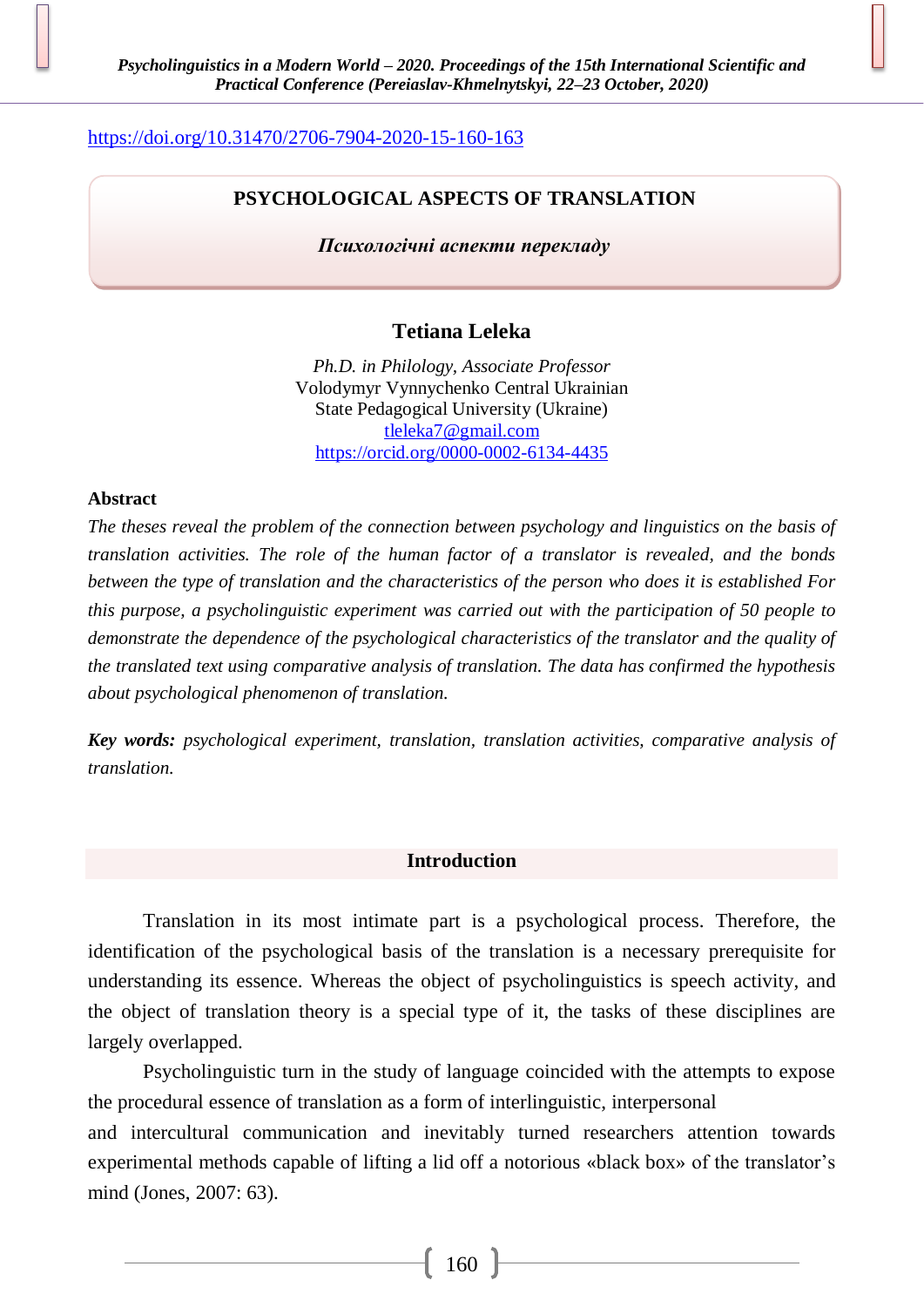### *Psycholinguistics in a Modern World – 2020. Proceedings of the 15th International Scientific and Practical Conference (Pereiaslav-Khmelnytskyi, 22–23 October, 2020)*

The *aim* of the study is to establish the influence of the psychological characteristics of the translator on the quality of the translation. For this, the work set the following tasks: to describe the psychological nature of the linguistic phenomenon, to establish a connection between the type of temperament of the translator and his activity using psychological and linguistic experiments, to test the hypothesis about the impact of the psychological characteristics of the translator on his work.

While translating texts, the translator should exercise great care, since any inaccurate choice may result in the target text reader's inability to attain an adequate aesthetic response. The broader the areas of author's overlapping and translator's individual mental spaces are, the more successful the translation is (Aitchison, 1994: 95).

#### **Methods and Technics of the Research**

An important research method in translation linguistics is the comparative analysis of translation, the analysis of the form and content of the translated text in comparison with the form and content of the original. These texts are objective facts available for observation and analysis. During the translation process, a certain relationship is established between two texts in different languages (the original text and the translated text) (Kussmaul, 1995: 87). Comparing such texts, it is possible to reveal the internal mechanism of translation, identify equivalent units, and also detect changes in form and content that occur when the original unit is replaced by an equivalent unit of the translation text.

The methods of psychodiagnostics have also been used, which helped to form the psychological characteristics of the translator personality. The use of a formalized technique, namely tests, makes it possible to collect diagnostic information in a short time and qualitatively compare the individual with other people.

The third-year students of the Faculty of Foreign Languages were involved in psycholinguistic research.

Our experiment consisted of presenting a group of students with the same text for translation and three psychological techniques aimed at determining the basic personal characteristics of a person.

The attention is focused on the specifics of the translator's decision making that falls under the general definition of this process as the ability of humans to choose between competing courses of action based on the relative value of their consequences (Balleine, 2007: 8159).

We divided all received translations into free, adequate and literal, and the authors into: (a) literalists; (b) authors of free translations; (c) authors of adequate translations.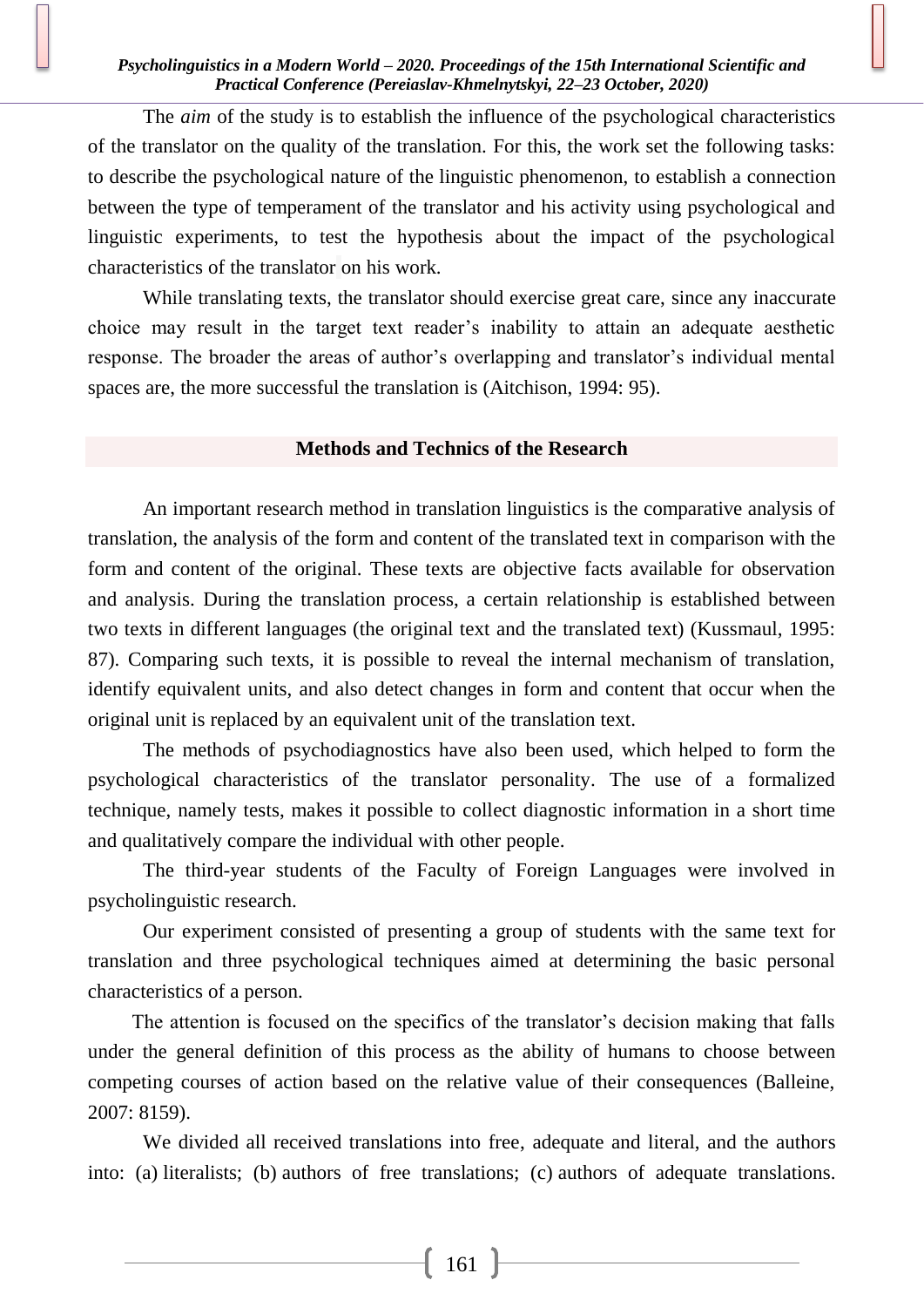According to these criteria 50 translation works were distributed as follows: free  $-26$ , adequate  $-20$ , literal  $-4$ .

The test results also divided the translators into groups according to their psychological characteristics. Then the generalization of the personalities of each group distinguished by the quality of translation has been carried out and the calculation of the average group indicators for each psychological attribute has been done.

#### **Results**

From the obtained distribution it follows that the tendency towards literal translation is expressed minimally. There are the consequences: on the one hand, a fairly high level of teaching the theory of translation and practical translation disciplines among students, on the other hand, the disinclination of a modern person to completely abandon his own personal position. This assumption has been confirmed by the fact that none of the groups of translators showed low results on self-assessment factors. Literal translators tend to have lower self-esteem compared to other groups.

Statistically significant differences have been found between groups of translators. The result is fundamentally opposite to the generally accepted opinion that the higher the level of the translator's intellectual development, the better the translation created by him will be, and it makes us assert that the translator's intellect is not the only and not the main factor influencing the adequacy of the literary translation he creates.

The personality type of a freelance translator is an extrovert, sensory, irrational, and static. A group of adequate translators has been shown by personality type: extrovert, intuitive, irrational, and static. Average literal personality type is introvert, intuitive, irrational, and static. The particular attention has been drawn to the presence of the characteristic irrationality in all three groups. This suggests that the translation specialty, regardless of the propensity for one type of translation or another, is chosen by people with a dominant emotional principle, who are subordinate to rational characteristics.

None of the groups has showed a clear trend towards a particular style of thinking, since most of the indicators were located within the zone of uncertainty. Nevertheless, there are certain differences between the groups. Thus, freelance translators tend to ignore the pragmatic style and prefer the analytical and idealistic; adequate translators use all the styles more evenly, choosing analysis and realism a little more often than others; literalists, on the other hand, prefer realism, and use analysis and idealism less often than others.

The work of a translator is a complex profession that requires multilateral training and deep comprehension. To study the theory of this type of human activity, it is necessary to master the basics of knowledge of the most diverse scientific areas – psychology,